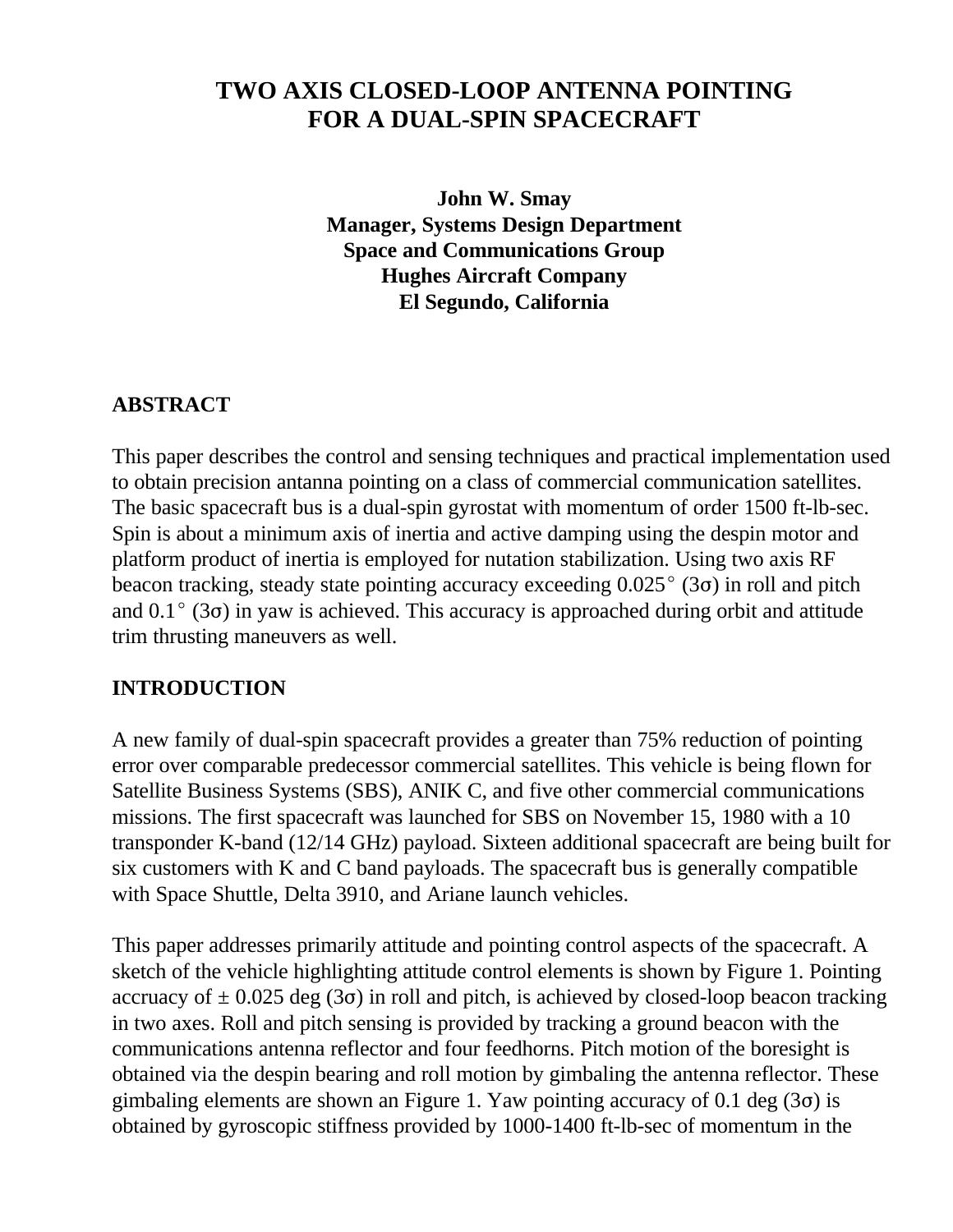spinning rotor combined with open loop ground commanded attitude (momentum) trim maneuvers.

A rather detailed mission sequence description has been given in (1). Here we include only the following brief sketch. At launch and throughout the transfer orbit used to attain synchronous orbit the spacecraft is an allspun single body with the antenna reflector and telescoping solar drum extension stowed. Subsequent to perigee motor ejection in this configuration the vehicle has spin to transverse inertia ratio greater than unity and therefore exhibits passive mutational stability (2). After apogee motor injection into near synchronous orbit the payload platform is unlocked and despun. By despinning the platform the inertia ratio is reduced to less than unity and active nutation stabilization is required for the remainder of the mission. Subsequent to platform despin the reflector and solar drum are deployed to the on station configuration depicted on Figure 1. Active nutation damping is provided by the despin active nutation damping electronics (DANDE). This control senses nutation with a rotor mounted accelerometer and commands despin motor torques, which couple through the despun product of inertia to produce transverse plane nutation damping torques. Theory of the DANDE is given in (3) and performance applicable to this spacecraft is reported in (1). A thruster actuated nutation control is also provided for large angle capture and backup purposes.

Initial despin of the platform and acquisition of the ground beacon is implemented by a rotor to platform relative rate control and an earth sensor referenced pitch position control. The earth sensor control provides backup pointing at lower accuracy in the event of ground beacon failure. The paper describes each of the pointing control loops and representative pointing error bounds. Also treated are control techniques and pointing errors associated with thrusting maneuvers for orbit and attitude trim.

## **ANTENNA POINTING CONTROL**

A block diagram showing the functional interconnection of attitude control elements is shown as Figure 2. The despin motor for control of platform spin rate and East-West position is contained within the despin bearing assembly. Three East-West control modes are provided, viz, Rate, Earth Tracking, and Beacon Tracking. When locked on the ground beacon, the feedhorn arrangement and track receiver signal processing provides precision two axis pointing error sensing about East-West (pitch) and North-South (roll). Autonomous North-South pointing is implemented by stepping the antenna reflector with respect to the deployment mechanism. Each of the control loops is discussed individually below.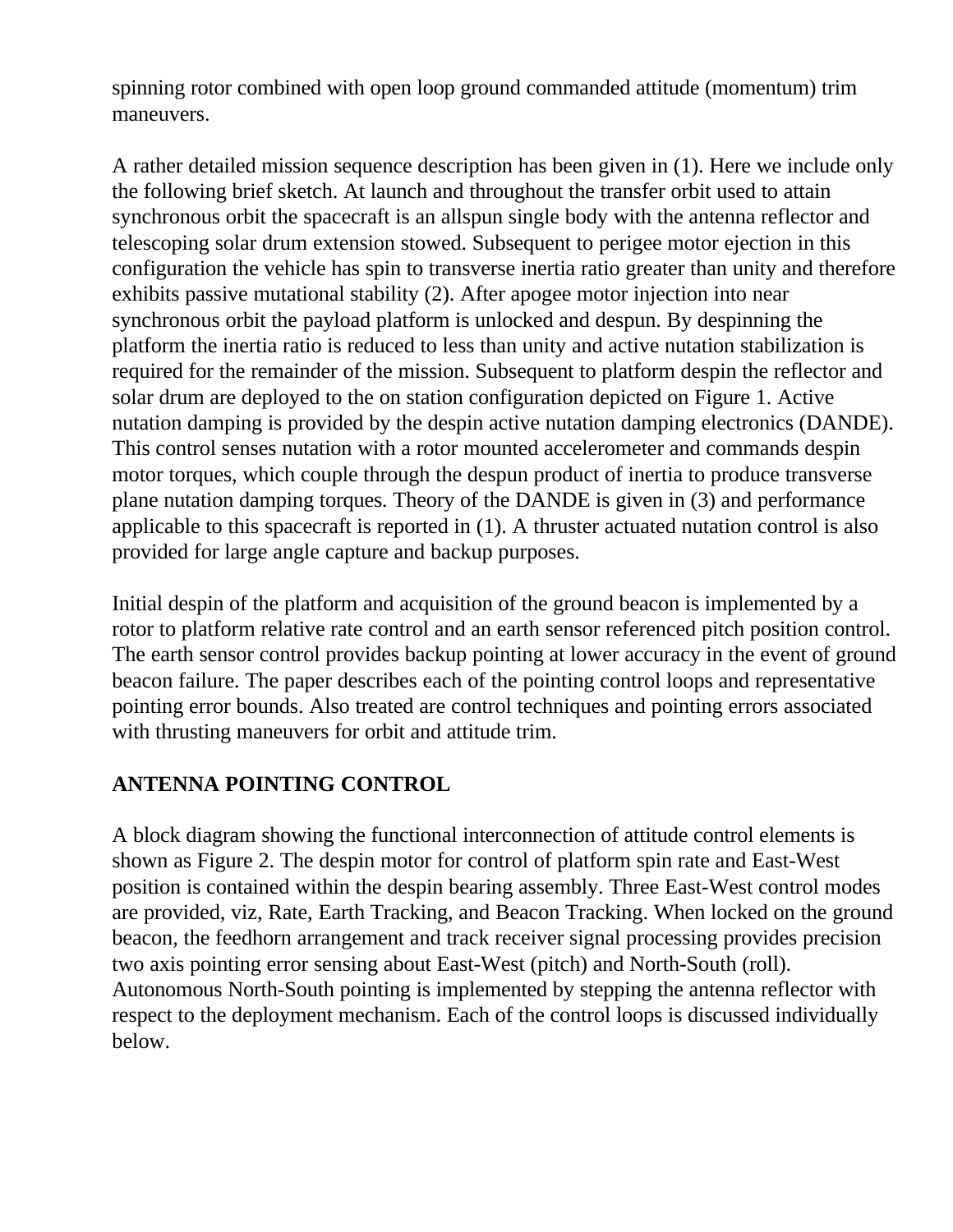## **Rate Control**

The rate control mode is used to initially despin the platform and maintain it closely despun during antenna and solar drum deployments. It also aids in E-W earth pointing acquisition, provides a safe and stable autonomous backup mode in the event of pointing loop failure, and serves as a stable control mode requiring no external sensor inputs for long term inactive on orbit storage of the satellite.

The despin bearing assembly contains redundant shaft angle encoders, each of which produce two equally spaced index pulses separated  $180^{\circ}$  in relative phase. The period of this pulse train is detected for use as a relative rate measurement. The rate measurement is compared with a ground commendable bias to derive despin motor torque commands which null platform to rotor relative rate at the selected value between 25 and 90 rpm. At the nominal 65 rpm rotor rate the bias is quantized at 0.3 rpm with the platform near the inertially despun condition.

### **Earth Pointing Control**

The primary function of the earth sensor referenced despin control is to position the antenna with sufficient accuracy for acquisition of the ground beacon. This mode also serves as a temporary backup pointing control in the event of loss of ground beacon or failure of the spacecraft beacon tracker. Short term pointing accuracy is 0.16 deg. after on orbit calibration from the beacon, while uncalibrated accuracy is about 0.3 deg.

The earth position sensor is mechanized to detect offset of a relative phase index pulse from the midpoint of earth leading and trailing edge pulses generated by a rotor-mounted spinning earth sensor. The error is sampled at spin rate, and the loop produces stable control over a rotor spin range of 50 to 90 rpm. The sensor and index pulse are nominally positioned to point the antenna at earth center. The basic mechanization has been previously employed on a number of spacecraft and is detailed for Intelsat IV in (4). A ground selectable offset bias is provided with range approximately equal to the earth chord  $(\pm 7 \text{ deg})$  and 0.015 deg. quantization.

The attitude control electronics can be commanded to the Earth Mode from the ground or autonomously by onboard detection of failure in the beacon tracking loop. In Earth Mode the despin command torque can be obtained only from the position sensor, or as the sum of position and rate error torques. The former is true when the index pulse (~ antenna boresight) is in the earth chord. When the index pulse is out of the earth chord the torque commands are summed with weighting such that the rate command has ultimate authority. This scheme provides automatic earth pointing acquisition from any relative rate at which the vehicle is nutationally stable, as well as automatic rate control takeover to maintain the platform closely despun should an earth sensor fail.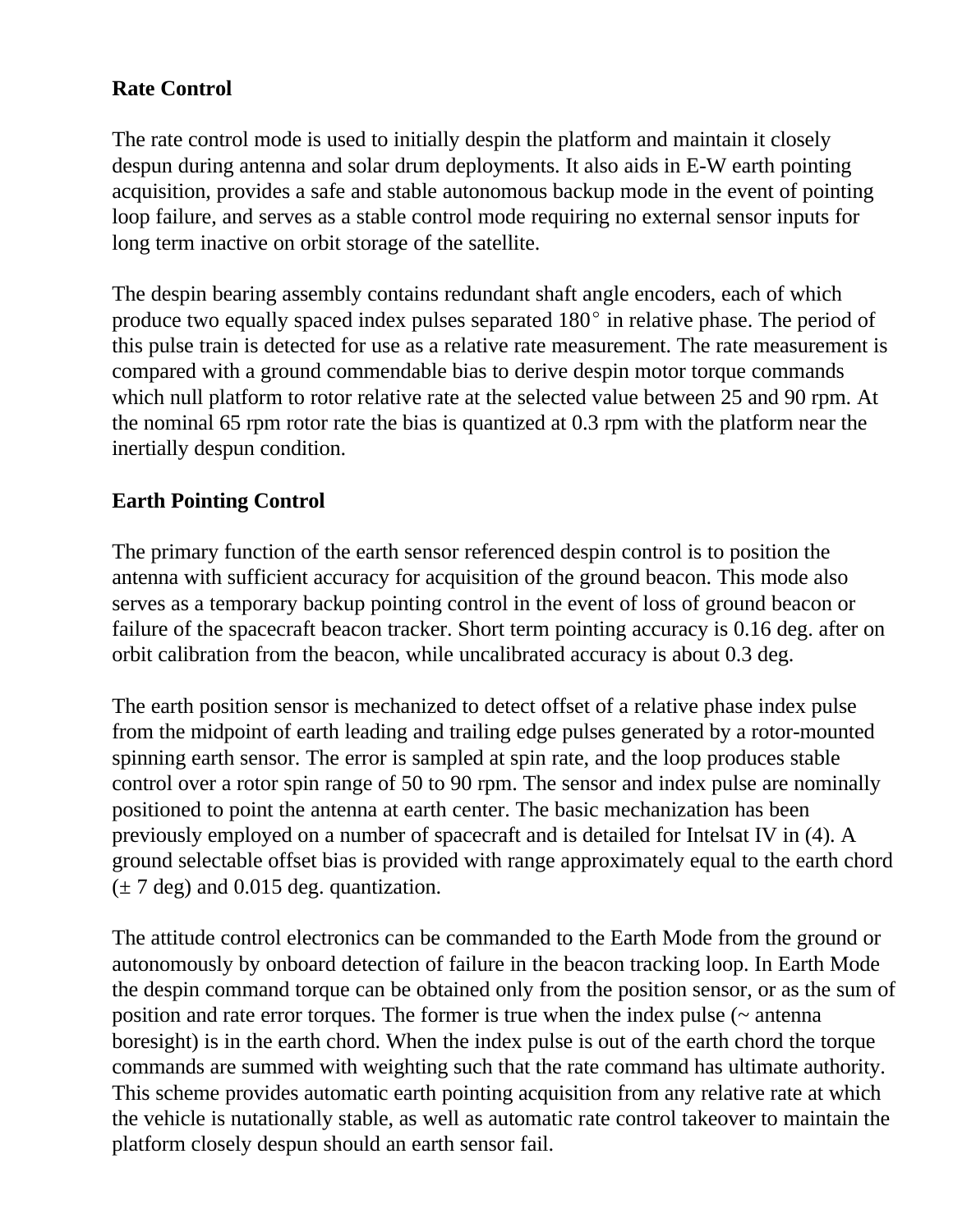### **Beacon Pointing Control**

Normal mode precision pointing of the antenna is accomplished by tracking an RF beacon transmitted from the ground control station. A brief description of the RF pointing error sensor is given below. This sensor produces two orthogonal E-W and N-S pointing error signals used as reference to the respective pointing loops. The beacon is initially acquired or reacquired during the mission by offset stepping pointing position in Earth Mode about two axes while monitoring telemetered RF lock and tracker pointing error signals on the ground. Once the antenna is appropriately positioned closed-loop control is transferred to the beacon separately about each axis by ground commands. Automatic detection and switching to the alternate unit is implemented in the event of ground beacon loss to the track receiver in control.

Total pointing error about each axis of less than  $\pm$  0.025 $^{\circ}$  is achieved in steady state when no thrusting maneuver transients are present. Since the same reflector-feedhorn structure is employed for beacon tracking and the communication function, biases and misalignments are largely eliminated from pointing error.

The beacon E-W error signal is transferred to the attitude control electronics on the spinning rotor via slip rings where it is processed by analog compensation to provide the despin control torque command. This forms a linear continuous loop with a 0.5 Hz bandwidth. The N-S beacon error signal is low-pass filtered to attenuate nutation, spin frequency, and noise components. It is then applied through  $a \pm 0.0035$  deg. deadband to drive an antenna positioning stepper motor. Mechanical steps are 0.0025 deg. and produce beacon boresight steps of about 0.005 deg. The N-S loop primarily tracks out spin axis attitude error and orbit inclination effects, with stepping rate of order one step per 10-20 minutes. The loop bandwidth is intentionally set low enough to decouple nutation and spin frequency from the stepper motor.

### **BEACON SENSOR DESCRIPTION**

Power from a ground station RF beacon signal is received by a square array of four feedhorns and processed to produce two axis pointing error signals. A schematic diagram of the sensor is shown by Figure 3. Four magic tee power summers combine signals from the four feedhorns to produce sum, East-West difference (pitch), and North-South difference (roll) signals. The sum signal at point 2 of Figure 3 is passed through a directional linear phase filter which routes beacon frequencies to the downstream error signal processing and communication signal frequencies to the communications receiver. A combination of beacon uplink signal periodic frequency modulation at the transmitter, and a linear phase filter in the sum path allow the sum and difference signals to be recombined such that the result has orthogonal amplitude modulation components proportional to the two difference power (pointing error) signals. Details of the amplitude modulation scheme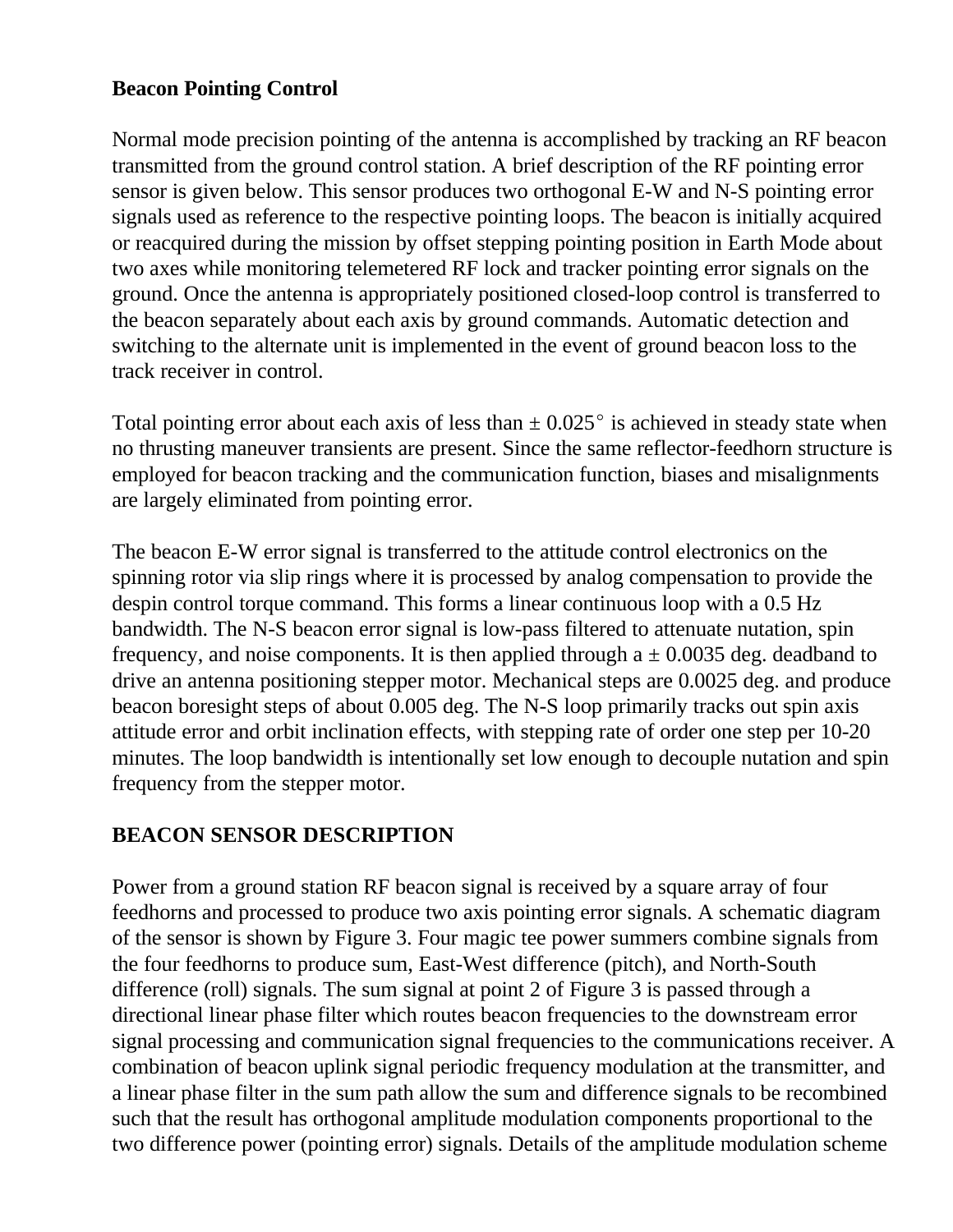are beyond the scope of this paper. Each of the two redundant Command/Track Receivers demodulates these orthogonal signals and provides base band two axis pointing error to the respective control systems. Typical error sensor characteristics are shown by Figure 4.

The four beacon feedhorns are part of a larger array which, along with the reflector, form the communications antenna pattern. As a part of the payload communications pattern the beacon receiver eliminates biases and long term deformations between sensor and pointed payload that might have to be accommodated with another sensor. In addition the beacon tracker is a very high bandwidth low noise sensor which permits design of a high bandwidth control loop for plant disturbance rejection.

Spacecraft command tones are also encoded on the beacon signal by frequency modulation and detected by the Command/Track Receivers. Commands are received through an omni antenna, shown in Figure 3 when the directional antenna is not locked on the beacon. The omni and beacon track paths are isolated by orthogonal polarization and/or frequency separation.

### **ON ORBIT THRUSTING MANEUVERS**

All thrusting maneuvers are performed with four 5 lb monopropellant thrusters. Two radial thrusters are aligned to thrust through the average on station cm location with alternate thrusters having small  $($   $\sim$  10 deg.) spin up and spin down biases. Two axial thrusters have 1 deg. opposing spin biases and are aligned to produce about 2.6 ft transverse moment arms. Thruster locations are depicted on Figure 1. This section will primarily address antenna pointing performance induced by thrusting maneuvers. Some unique features of these maneuvers arise from the closed-loop N-S tracking and a substantial despun platform static imbalance.

Orbit velocity aspects of the stationkeeping maneuvers are standard for a dual spin vehicle. East-West velocity maneuvers are performed by pulsing a radial thruster as it spins past the orbit velocity vector. North-South velocity maneuvers are performed by simultaneously firing both axial thrusters for an appropriate period at the descending node. The spin torques produced by thruster cant cause small spin rate changes  $(< 0.1$  rpm) during attitude trim and East-West velocity maneuvers. These spin changes are trimmed by selection of alternate thrusters on successive maneuvers or by special spin trim maneuvers. The thruster spin cants provide spin torque capability to adjust angular momentum during the mission sequence and, if required, for failure mode recovery, e.g., for flat spin recovery.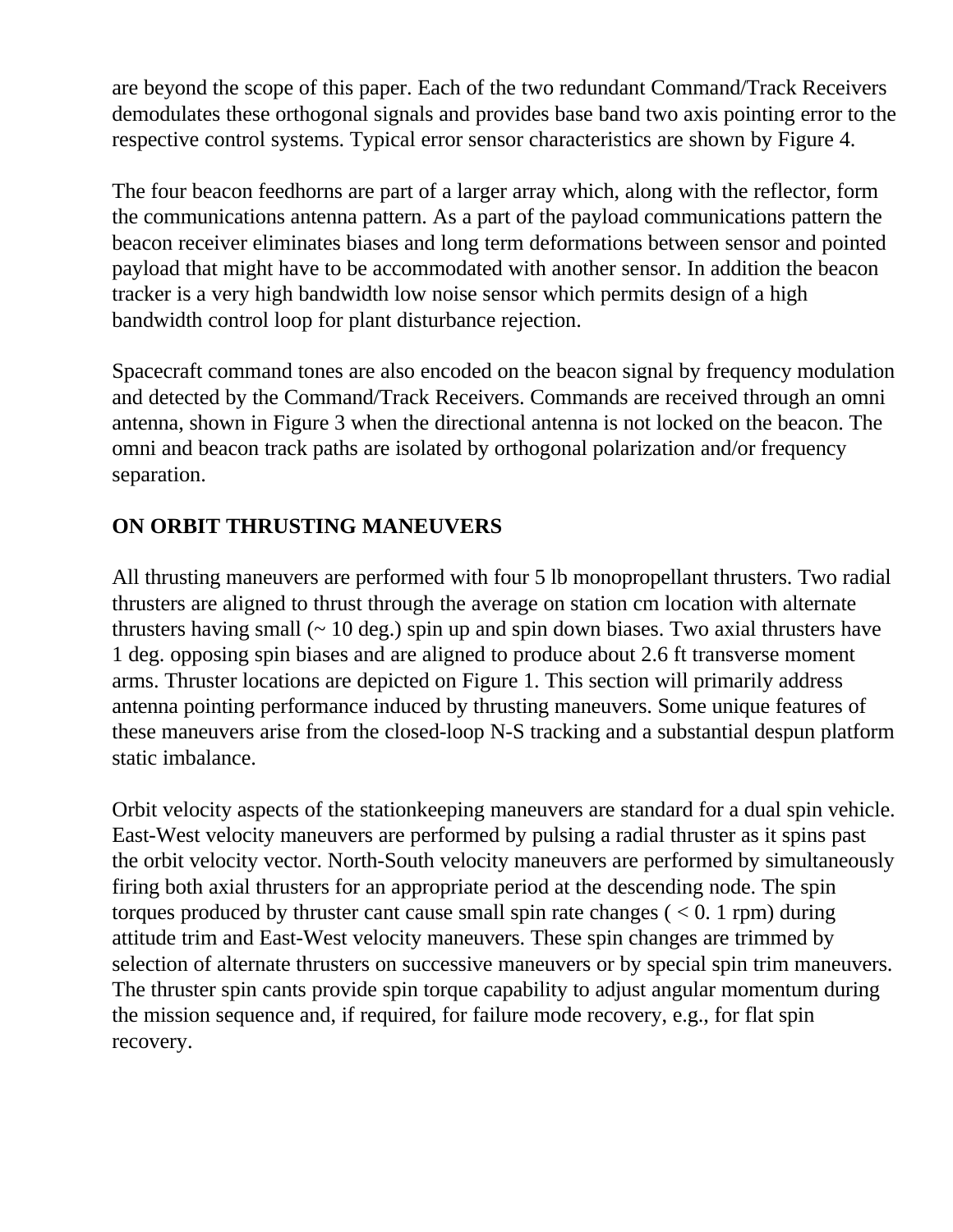## **Attitude Trim**

Spin axis (momentum vector) attitude trim maneuvers are performed periodically to unload accumulated momentum due to solar precession torque. This maneuver is accomplished by spin synchronous pulsing of one axial thruster in a manner analogous to many preceding dual-spin satellites (5). Trim maneuvers are performed at local noon or midnight such that the attitude error is entirely yaw, hence the N-S tracking servo does not have to follow the relatively rapid attitude correction. Pointing errors during the maneuver are limited to nutation induced by trim torque pulses plus some amplification in roll due to the dominant cantilever flexible mode of the antenna reflector. Mixed Simulation Test (MST) results of a simulated attitude trim maneuver are shown as Figure 5. The MST employs flight attitude control electronics connected in a closed-loop simulation with spacecraft sensors, actuators, and vehicle dynamics modeled using an analog computer and additional special purpose test equipment. Full non-linear equations with five degree-of-freedom rotational dynamics are modeled. The simulation runs in real time and represents on orbit performance with a high degree of fidelity. The maneuver consists of a train of 40 ms torque pulses. The first flexible mode of the antenna support structure and positioning mechanism is represented as a composite lumped parameter mode with frequency and damping  $\omega_m$ ,  $\zeta_m$  as noted. Excitation of this mode is evident on Traces 5 and 7 of the simulation.

### **East West Stationkeeping**

MST simulation variables for an East-West velocity maneuver are shown as Figure 6. The manevuer is executed by ground commanded firing of 117 ms radial thruster pulses centered over the orbit velocity vector. The thruster nominally passes through the vehicle cm. However, due to propellant consumption over the mission life, the cm moves axially creating a small moment arm with the thruster. This results in a small yaw torque, and corresponding roll precession, during the maneuver. The precession is evident in the platform roll motion shown on Figure 6, Trace 4. This motion is tracked out of boresight pointing error by the North-South tracking loop with a small offset due to servo time delay. Trace 5 shows the resultant pointing error, while Trace 7 shows the stepper motor control of platform to antenna relative position. The filtered stepper motor drive error signal is shown by Trace 6. Considerable excitation of the flexible mode described above is evident on Traces 5 and 7. The thruster pulsing rate on Figure 6 is one pulse every fifth spin period. The rate is chosen to simultaneously bound the precession rate (hence North-South tracking servo lag), and to be suitably asynchronous with nutation frequency to avoid excitation of excessive nutation. The pulsing rate is varied slightly over mission life to compensate for thrust and vehicle inertia ratio variations.

Attention is now turned to East-West pointing error induced by pulsing a radial thruster to execute the East-West velocity maneuver. As a result of the platform static imbalance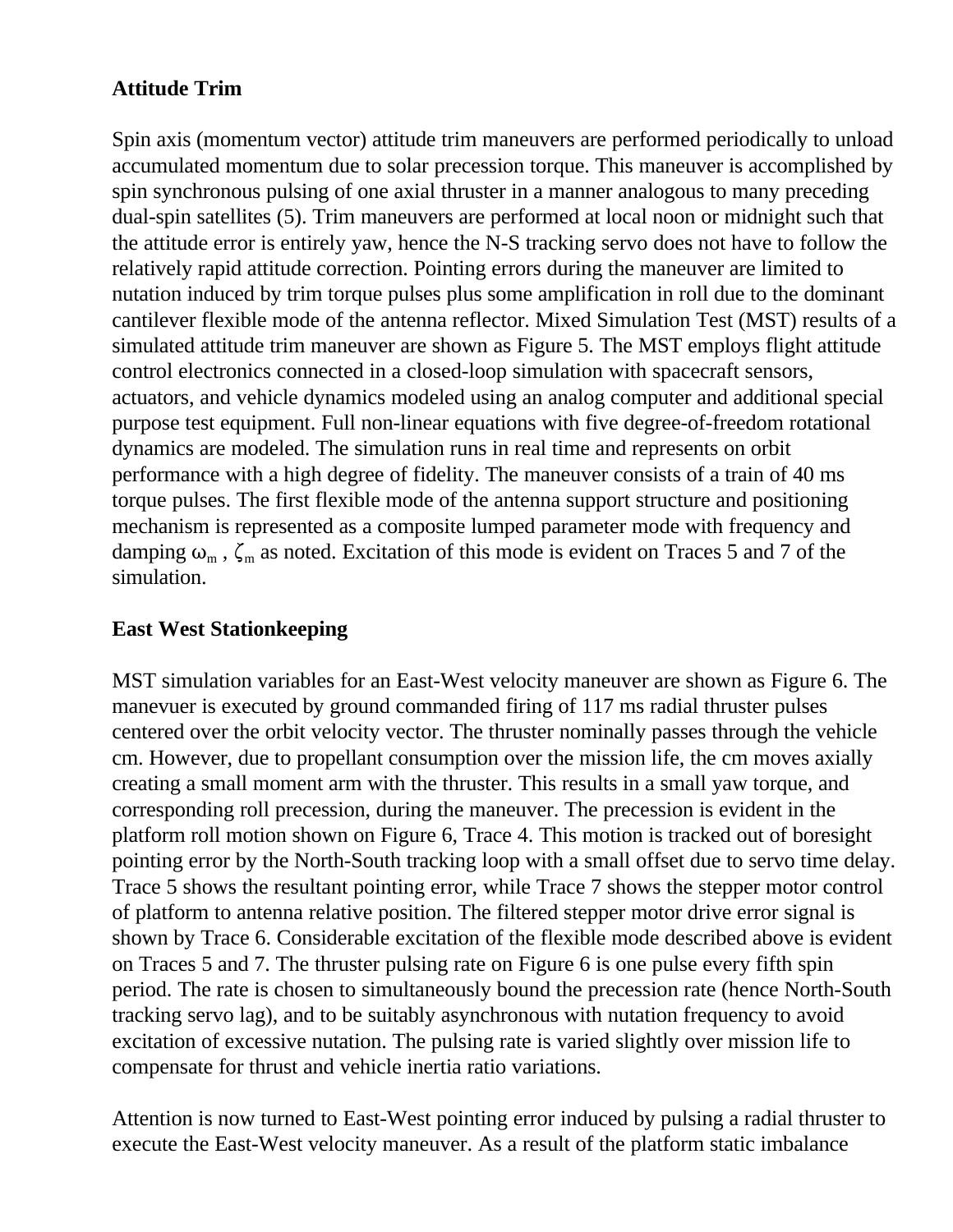produced by the deployed antenna, the vehicle mass distribution in steady state (no thrusting) is as depicted on Figure 7 when viewed from the north end of the spin axis. The orbit velocity is denoted by  $\vec{v}$  and the thruster force by  $\vec{F}$ . For simplicity assume that  $\vec{F}$ passes through the vehicle cm such that it applies no external torque. It can be shown that when the thruster fires, an internal torque equal to the spin axis component of  $\vec{r}$  $_1$  x  $\vec{F}$  is applied along the bearing axis between the rotor and platform. Thus, the thrust pulses perturb East-West pointing in a manner identical to that which would be seen if such a pulse stream were applied as a command to the despin motor. Pointing response is determined by the torque disturbance response of the despin control loop. The simulated disturbance is shown by Trace 8 of Figure 6.

Reading from Traces 5 and 8 respectively of Figure 6, worst case North-South and East-West pointing errors induced by the maneuver are about  $\pm$  0.0125 deg. Yaw error is limited to the nutation induced by pulsing and the reaction to antenna North-South stepping. This is bounded to  $\pm$  0.003 deg., as may be verified by integrating Trace 3 of Figure 6.

### **North-South Stationkeeping**

North-South stationkeeping maneuvers are nominally executed by continuous firing of both axial thrusters. Ignoring spin cant temporarily, the thrusters are symmetrically aligned in a plane containing the spin axis. Observe from Figure 7 that continuous firing of both thrusters produces a transverse platform fixed (inertial) torque along the roll axis (1-axis). The torque is equal to the transverse component of  $2\vec{r}$  $\overrightarrow{I}$  x F, where F is the axial force from one thruster. If allowed to persist this torque would precess the momentum vector as much as 1. - 1.5 deg. in yaw over a 60 second velocity maneuver. To avoid this, each thruster is off-pulsed once per spin period as it passes the spacecraft to earth line. The pulsewidth is adjusted to produce zero average yaw torque and results in negligible yaw precession buildup.

In addition to the static imbalance inertial torque, two rotor fixed or spinning disturbance torques perturb pointing during North-South velocity maneuvers. The opposing spin cant of the two axial thrusters produces a transverse torque in the plane of the thrusters, and thrust mismatch of the two thrusters generates a torque normal to the latter. Figure 8 shows a digital simulation of small angle motion of the vehicle spin axis during a typical velocity maneuver. The coordinate bases on this figure indicate the relative positions and magnitudes of disturbance torques at the instant thrusting begins. In the figure  $e_p$  is a platform fixed basis and  $\vec{e}$ s is the spinning rotor fixed basis. The sign of the mismatch torque, which is unknown, is chosen arbitrarily,

Shown on Figure 9 are MST results obtained from simulation of the maneuver with flight electronics. Traces 1 and 2 indicate respectively relative phase of the rotor and platform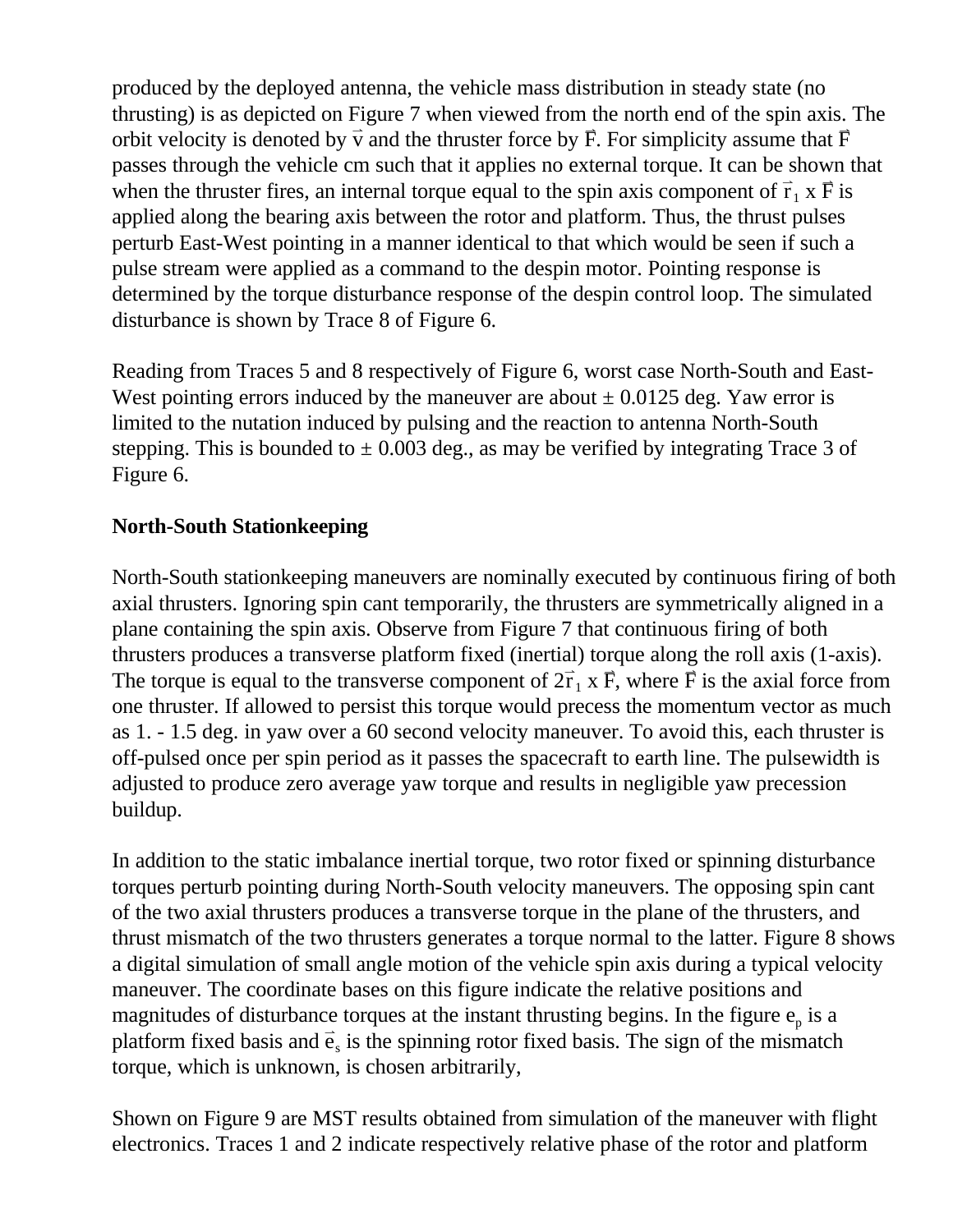and the thrust profile with off-pulses. The next two traces show transverse rates in a despun platform (inertial) basis. Traces 6 and 7 show North-South pointing error and platform to antenna relative position respectively with the previously described 2.5 Hz flexible mode included. In the absence of flexibility, pointing error would be as indicated by Figure  $8 \left( \sim 0.01 \text{ deg.} \right)$ . The flexible mode effect produces errors approximately twice as large (~ 0.025 deg.). The last trace of Figure 9a shows the filtered North-South pointing error signal which drives the antenna positioning stepper rotor through the control deadband. Initial and terminal transients induced by thrusting produce a small amount of tracking steps, evident on Trace 7.

East-West pointing error effects of the maneuver are indicated on Figure 9b. The first and second traces show the raw and filtered acceleration from the rotor mounted axial nutation accelerometer. The long exponential component saturates the DANDE nutation damping path and is then chopped at spin rate (for DANDE frequency translation purposes explained in (3)) to produce the torque command of Trace 3. Subsequent to this simulation the 25 second acceleration filter time constant of Trace 2 has been changed to 2.5 seconds. Finally the resultant spin periodic effect of platform East-West pointing error is shown on Trace 4. For most missions the DANDE can be disabled for the short time span of this maneuver and spacecraft mutational stability provided by simple despin control coupling through the despun product of inertia (3). This eliminates the maneuver thrust acceleration coupling path completely, and reduces the East-West pointing transient by a factor of five or greater.

## **POINTING ACCURACY SUMMARY**

### **North-South and East-West**

In this section we discuss a representative summary pointing error budget for the two controlled axes. The budget is given by Table 1, where errors are grouped into categories determined by their frequency of variation. The constant or bias error is determined by the accuracy of ground calibration and quantization of the command employed to remove the bias on orbit. A small long term error buildup is allocated by analysis for component aging, radiation, and long term thermal effects in the sensor and control electronics.

Diurnal variations in the RF beacon sensor error are produced by thermal gradients due to the varying sun angle on the despun platform and reflector. Additionally, in eclipse season, more pronounced daily temperature cycles are induced on the entire spacecraft. Temperature cycling of the despin bearing can produce running friction changes and accompanying pointing variations.

Short term RF sensor reference error may be produced by atmospheric phenomena and beacon transmitter variations. Sensor noise from both the RF sensor and the nutation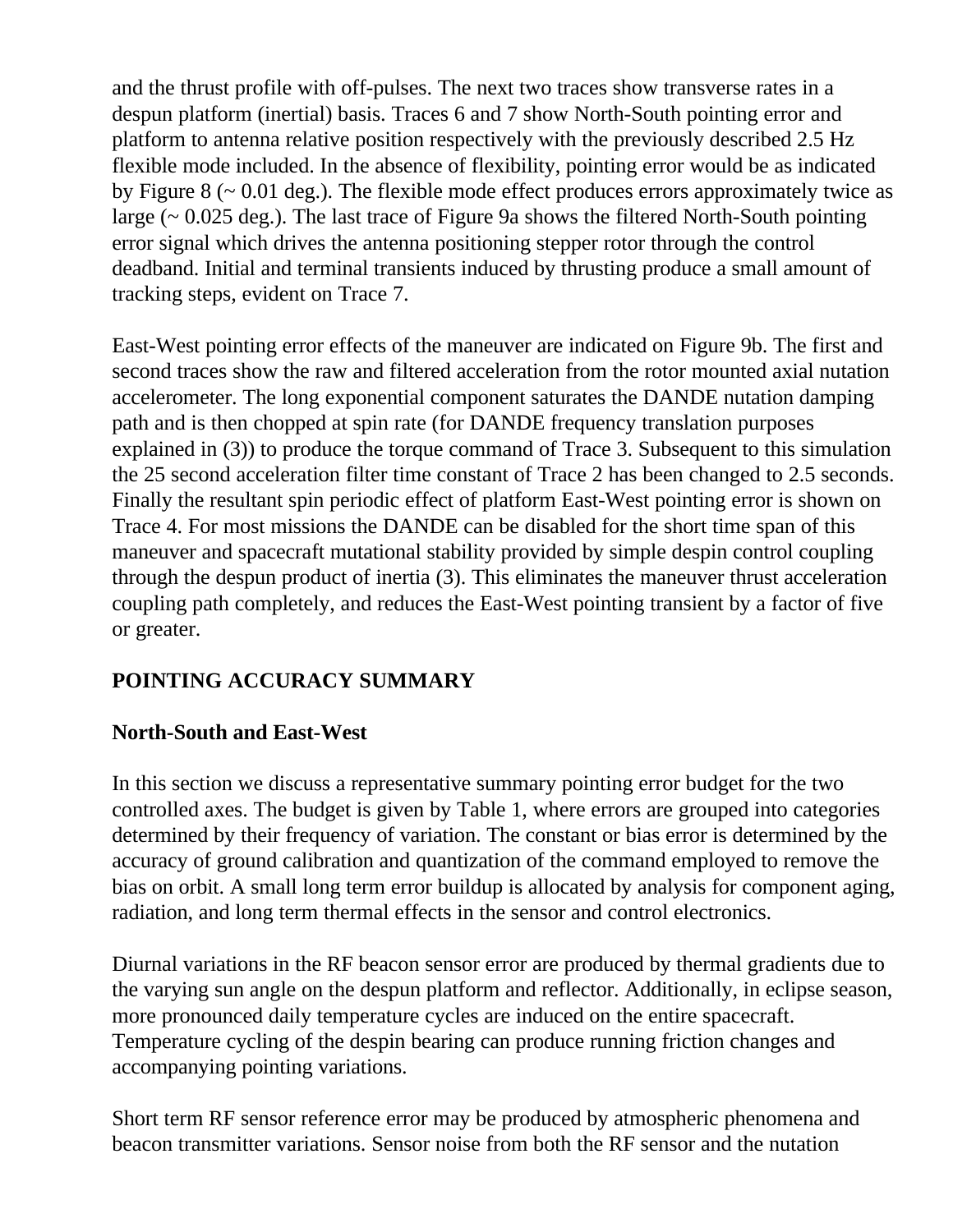sensing accelerometer produce small contributions to pointing error in the continuous drive E-W loop, while the N-S deadband makes a larger contribution to that axis. Disturbance torques are induced by despin bearing imperfections, antenna reflector N-S stepping, and rotor static imbalance. Finally, rotor dynamic imbalance induces spin axis coning or wobble which is maintained below 0.0025 deg. by on orbit dynamic balancing with the deployed solar drum as described in (1). Maneuver errors, which have been discussed at length above, are also tabulated on Table 1.

## **Yaw Pointing**

On a spin stabilized spacecraft yaw pointing errors are of basically three types 1) initial alignment error, 2) diurnal cyclic errors due to orbit inclination and inertial misalignment (attitude) of the spin axis, and 3) spin and nutation frequency terms due to mass imbalance and thrust maneuver induced nutation. Spin axis attitude determination is performed by ground station processing of telemetered data from spinning earth and sun sensors. The technique is virtually identical to that used on many predecessor satellites and is described in (6). The desired attitude is maintained within a deadband by periodic ground commanded axial thruster pulses which dump accumulated momentum due to solar pressure.

In the absence of active roll pointing the spin axis attitude is typically maintained at orbit normal. An orbit inclination angle  $\beta$  then produces diurnal cyclic roll and yaw errors with peak excursion of  $\beta$  / { $r_o/r_e$  - 1} = 0.178 $\beta$  and  $\beta$  respectively ( $r_o$  and  $r_e$  are orbit and earth radius). This gives a roll error about 18% of the yaw error. If instead the spin axis is maintained equatorial normal the respective roll and yaw errors become ( $\beta r_c/r_e / r_c/r_e - 1$ )  $= 1.178\beta$  and 0. Thus, with active roll tracking the spin axis is maintained equatorial normal and the cyclic roll error due to inclination is tracked out while the yaw contribution vanishes.

Spin and notation frequency components for the subject satellite are about  $\pm$  0.02 deg. maximum. Combined measurement and control granularity is of order  $\pm$  0.035 deg. Yaw pointing error is maintained below the sum of these plus the secular attitude drift permitted between attitude trim maneuvers. Yaw accuracy better than  $\pm$  0.1 deg is planned for some applications.

## **CONCLUSION**

A description is presented for a dual-spin spacecraft of the Gyrostat configuration which employs two axis closed loop active antenna pointing control. The primary sensor is a two axis RF beacon tracking system. This sensor gives excellent signal to noise characteristic for high bandwidth control, and since it is integral to the communications payload alignment and alignment stability errors are greatly reduced. A substantial improvement in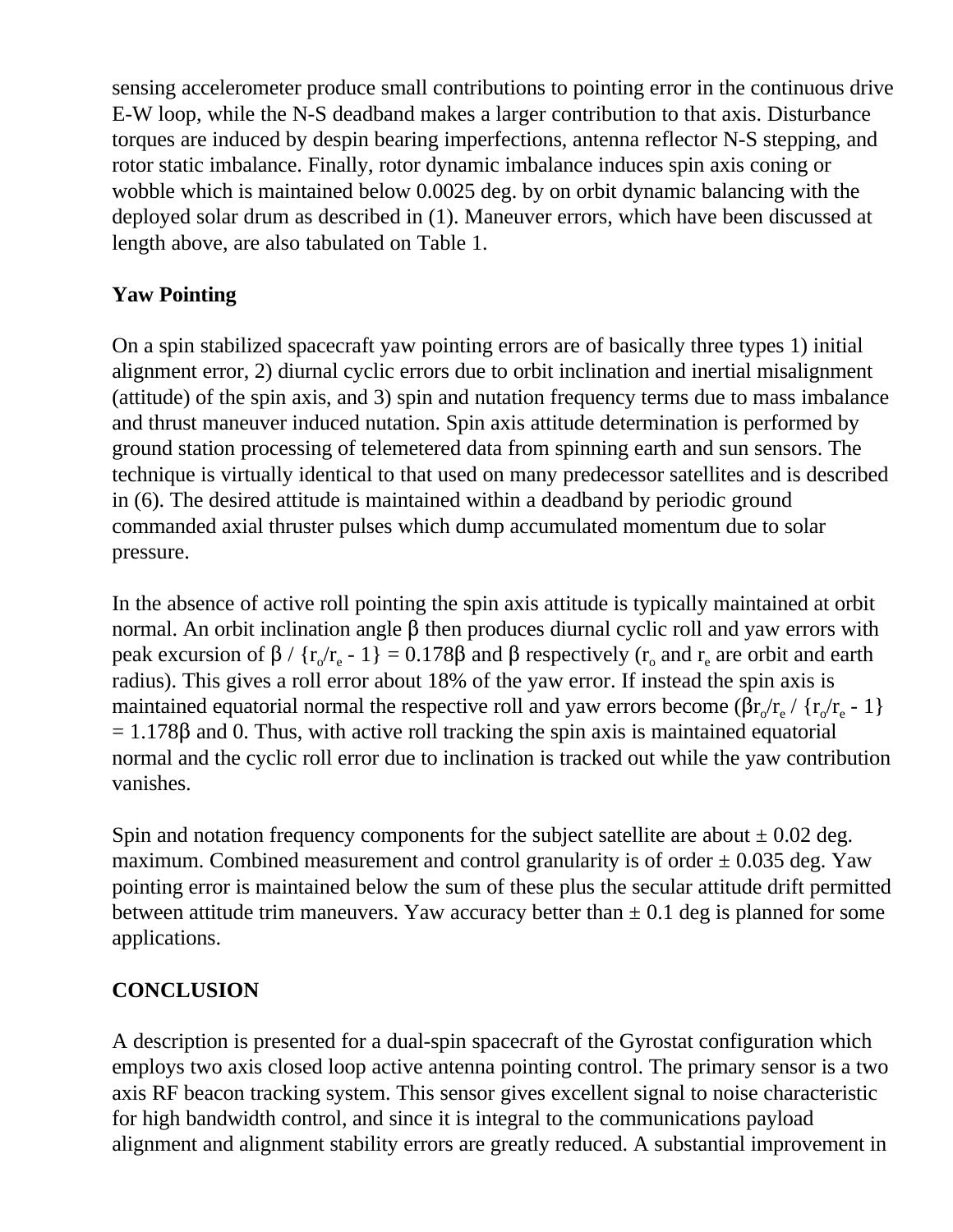pointing accuracy, and hence communication performance, over prior commercial communication satellites is achieved with the control scheme described.

### **ACKNOWLEDGEMENT**

The author acknowledges supporting consultation on the RF beacon sensor and beacon tracking aspects provided by Doug Burr and Bob Blink of Hughes Aircraft.

#### **REFERENCES**

- 1) Smay, J. W., "Attitude and Pointing Control of the SBS Communications Satellite Bus," presented at AAS Rocky Mountain Guidance and Control Conference, January 31, 1981, Paper No. AAS 81-043.
- 2) Likins, P. W., "Attitude Stability Criteria for a Dual-Spin Spacecraft," Journal of Spacecraft and Rockets, Vol. 4, April 1967, pp. 1638-1643.
- 3) Smay, J. W. and Slafer, L. I., "Dual-Spin Spacecraft Stabilization Using Nutation Feedback and Inertia Coupling," Journal of Spacecraft and Rockets, Vol. 13, No. 11, Nov. 1976, pp. 630-639.
- 4) Adams, G. J., "Communication Satellite Control Systems," Society of Automotive Engineers National Aerospace Engineering and Manufacturing Meeting, San Diego, Calif., October 1-3, 1974, SAE Paper No. 740-872.
- 5) Sierer, W. H., and Snyder, W. A., "Attitude Determination and Control of Syncom, Early Bird, and Applications Technology Satellites," Journal of Spacecraft and Rockets, Vol. 6 No. 2, February 1969, pp. 162-166.
- 6) Sierer, W. H. and Del Riego, J., "TACSAT Attitude Determination," Proceedings of the Symposium on Spacecraft Attitude Determination, Aerospace Report No. TR-0066 (5306)-12, Vol. 1, Los Angeles, Calif. September 30, 1969. pp. 235-247.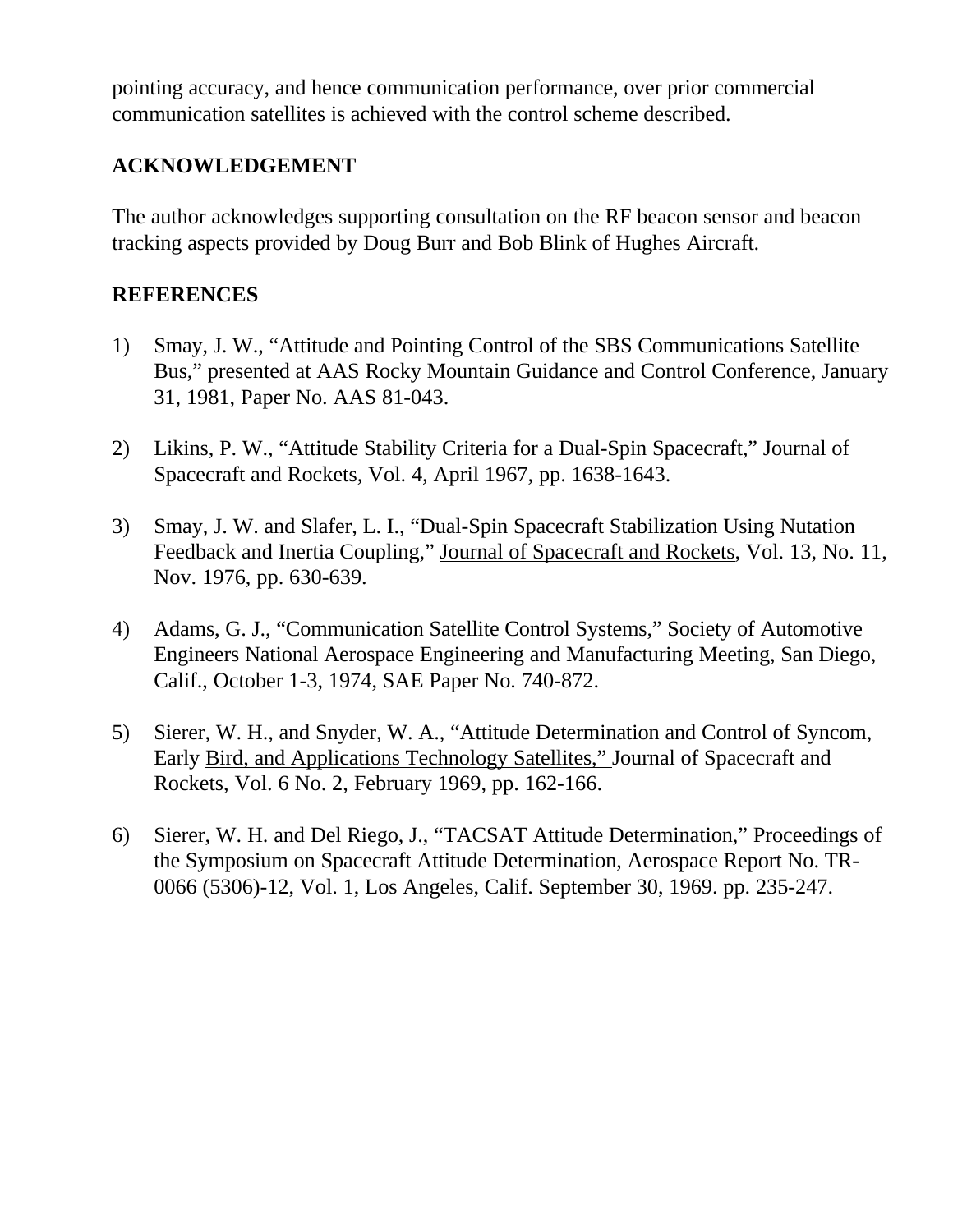| <b>TABLE 1. REPRESENTATIVE RF BEACON REFERENCE POINTING</b> |
|-------------------------------------------------------------|
| <b>ERROR BUDGET</b>                                         |

|                                    | <b>ERROR BOUND</b><br><b>DEGREES</b> |                 |
|------------------------------------|--------------------------------------|-----------------|
| <b>ERROR TYPE</b>                  | $E-W$<br>(PITCH)                     | $N-S$<br>(ROLL) |
| <b>CONSTANT</b>                    |                                      |                 |
| RF SENSOR CALIBRATION              | 0.0047                               | 0.0035          |
| <b>CONTROL SERVO OFFSET</b>        | 0.001                                | 0.001           |
| <b>COMMAND OUANTIZATION</b>        | 0.001                                | 0.001           |
| <b>RSS TOTAL</b>                   | 0.0049                               | 0.0038          |
| <b>LONG TERM VARIATIONS</b>        |                                      |                 |
| THERMAL, RADIATION, AND AGING      | 0.0017                               | 0.002           |
| <b>DIURNAL VARIATIONS</b>          |                                      |                 |
| <b>RF SENSOR DRIFTS</b>            | 0.004                                | .003            |
| REFLECTOR THERMAL DISTORTION       | .012                                 | .012            |
| <b>BEARING FRICTION</b>            | 0.001                                |                 |
| <b>RSS TOTAL</b>                   | 0.013                                | 0.012           |
| <b>SHORT TERM VARIATIONS</b>       |                                      |                 |
| BEACON TRANSMITTER VARIATIONS      | 0.0012                               | 0.001           |
| <b>SENSOR NOISE</b>                | 0.0005                               |                 |
| <b>SERVO DEADBAND</b>              |                                      | 0.0035          |
| <b>DISTURBANCE TORQUES</b>         | 0.005                                | 0.0002          |
| <b>WOBBLE</b>                      |                                      | 0.0025          |
| <b>RSS TOTAL</b>                   | 0.0052                               | 0.0044          |
| <b>TOTAL ERROR IN STEADY STATE</b> | 0.025                                | 0.023           |
| <b>MANEUVER TRANSIENT ERRORS</b>   |                                      |                 |
| <b>E-W VELOCITY MANEUVER</b>       | 0.01                                 | 0.007           |
| <b>N-S VELOCITY MANEUVER</b>       | 0.02                                 | 0.028           |
| <b>ATTITUDE TRIM</b>               | 0.007                                | 0.025           |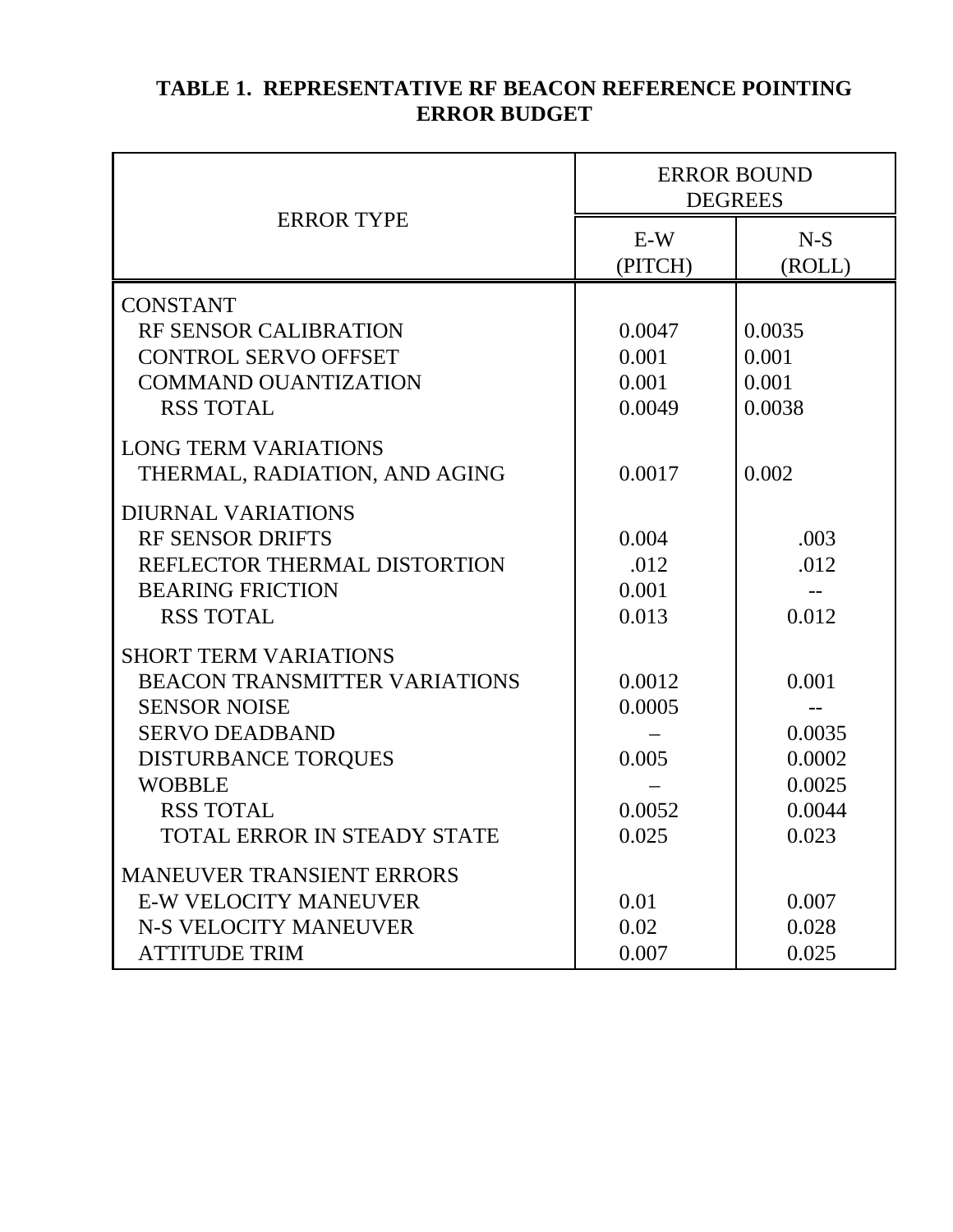

**Figure 1. Spacecraft Configuration and Control Element Location**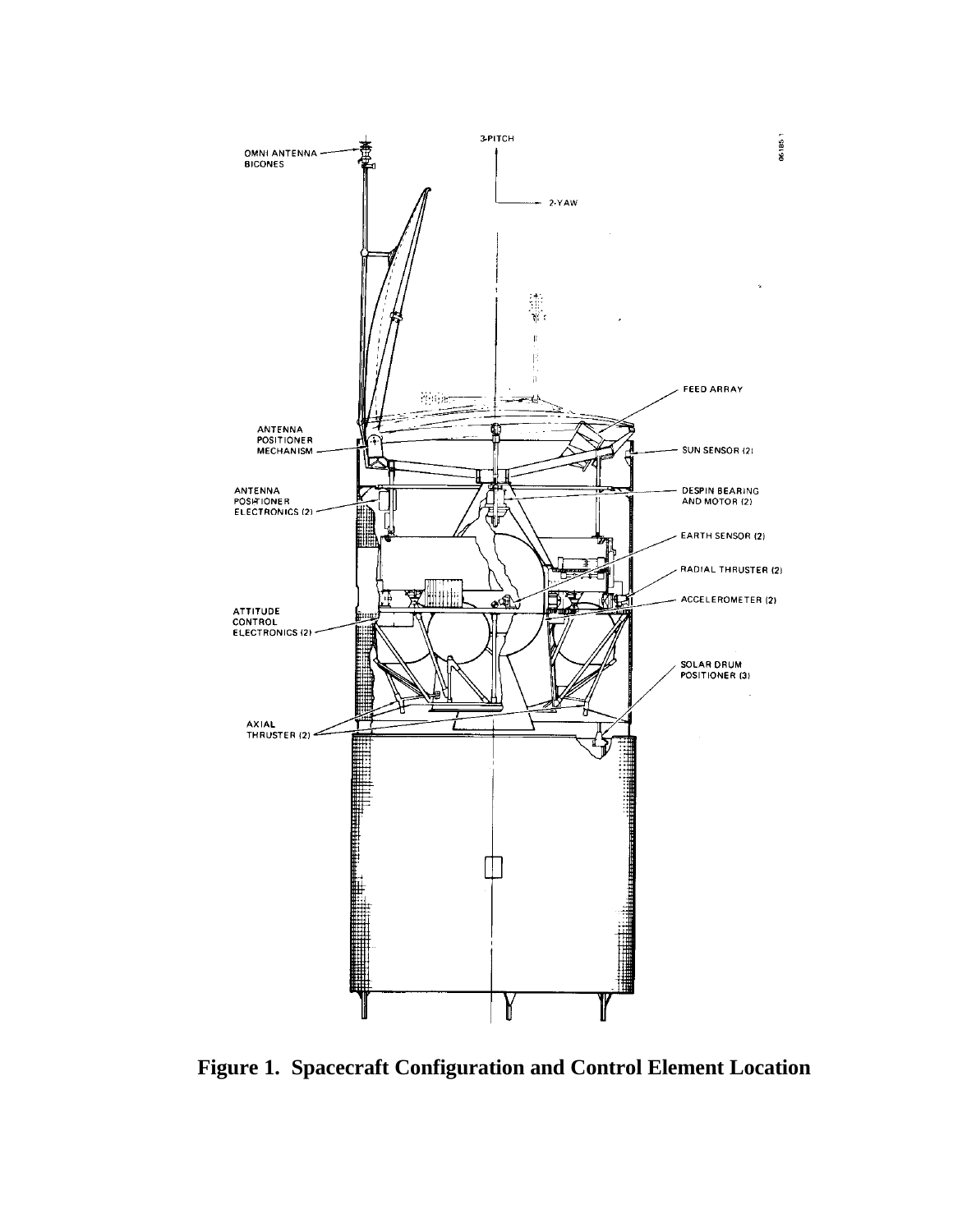

**Figure 2. Attitude Control System Functional Block Diagram**



**Figure 3. RF Beacon Track Network Schematic**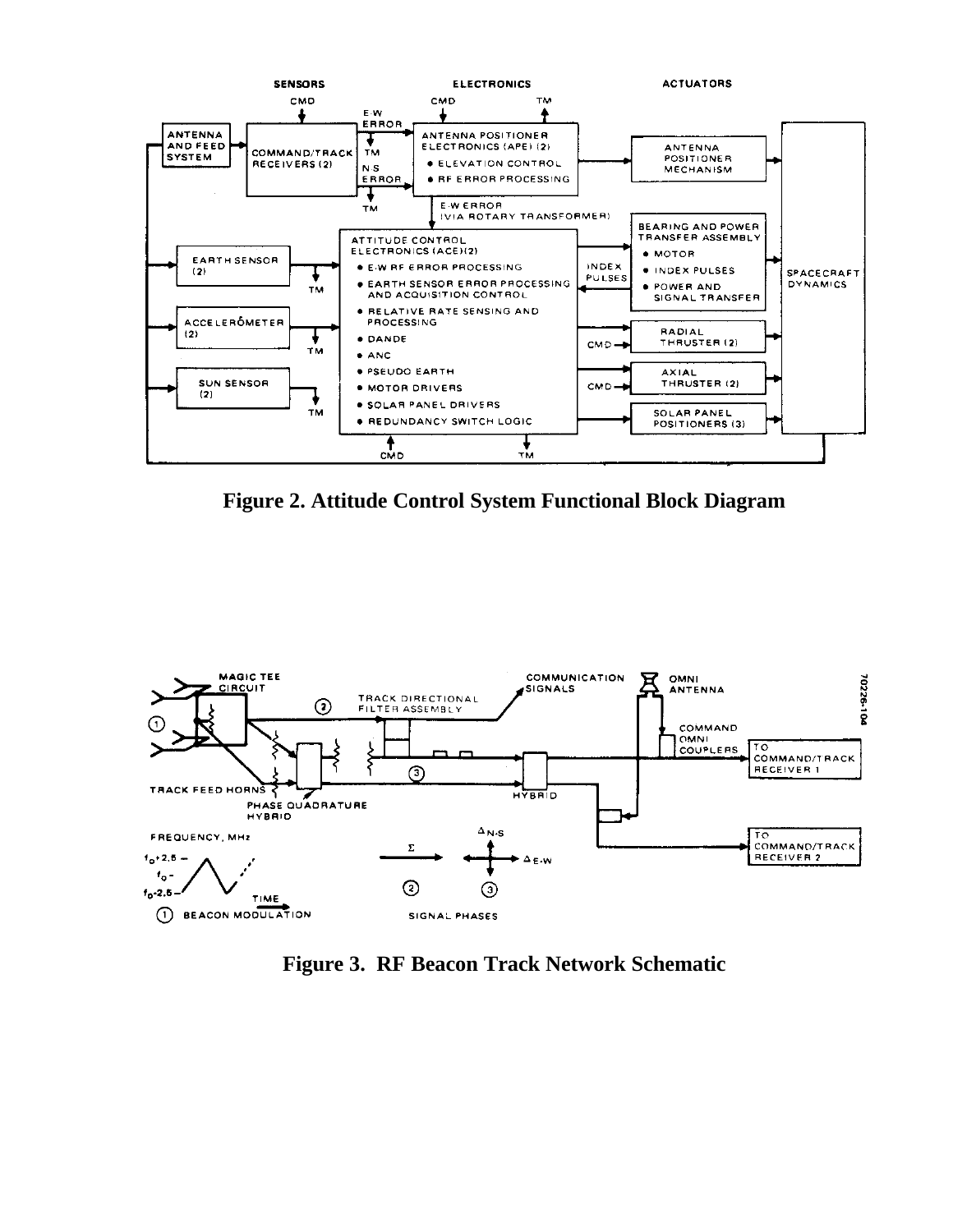

**Figure 4. Beacon Error Sensor Characteristic**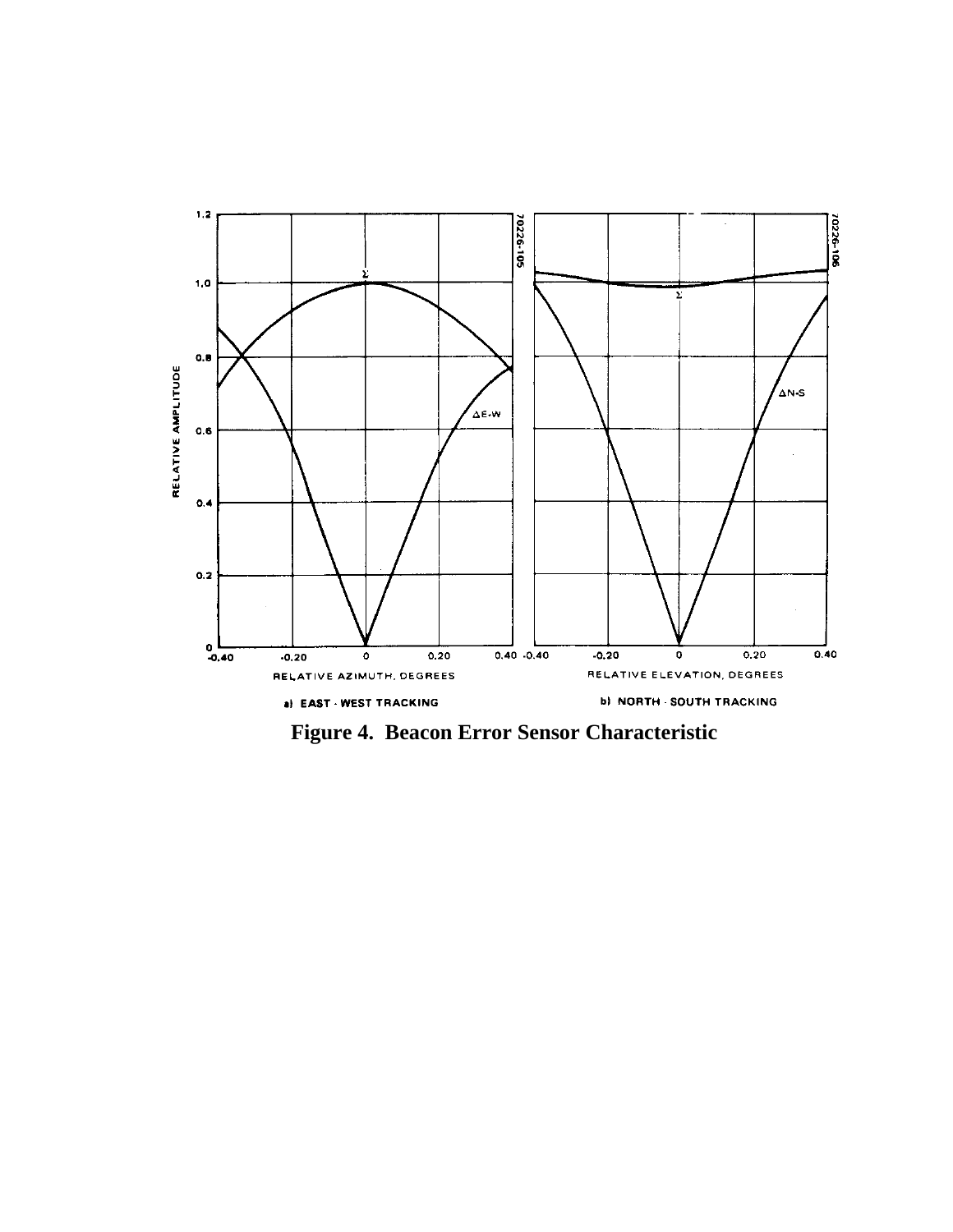

**Figure 5. Vehicle Dynamics During Attitude Trim Maneuver**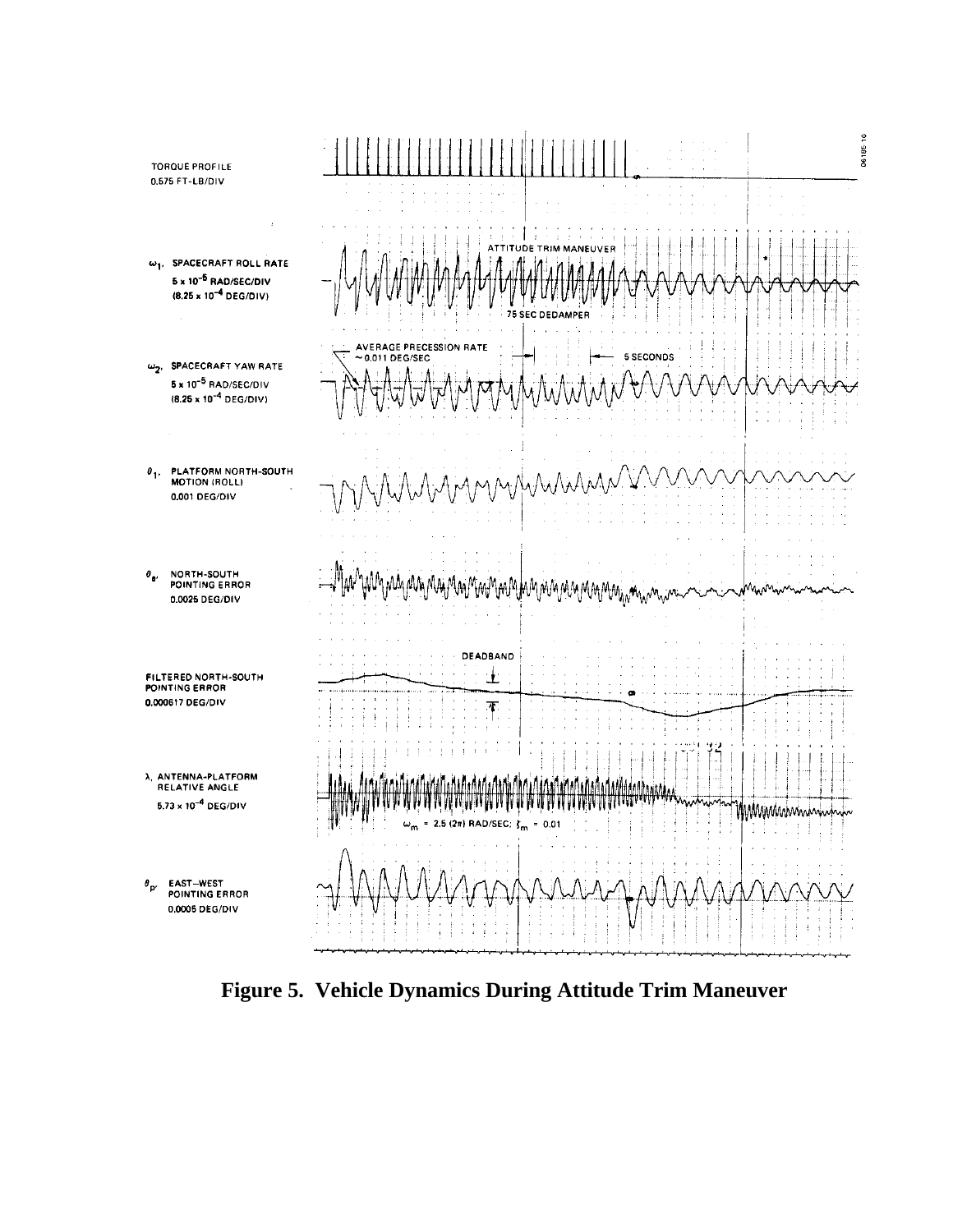

**Figure 6. Vehicle Dynamics During East-West Velocity Maneuver**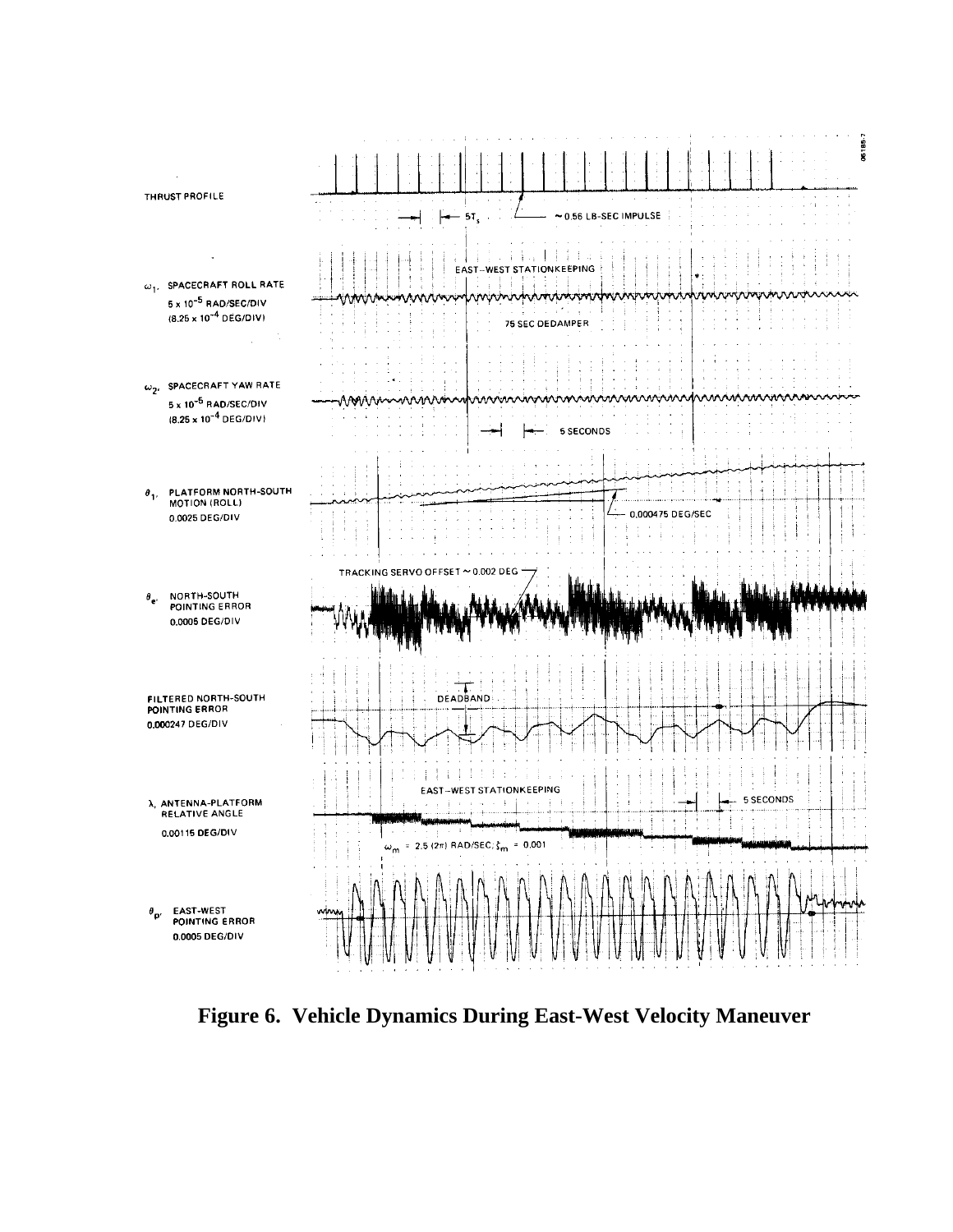

**Figure 7. Mass Center and Spin Axis Positions in Steady State Pointing**



**Figure 8. Motion of Spin Axis on an Inertial Plane During North-South Velocity Maneuver**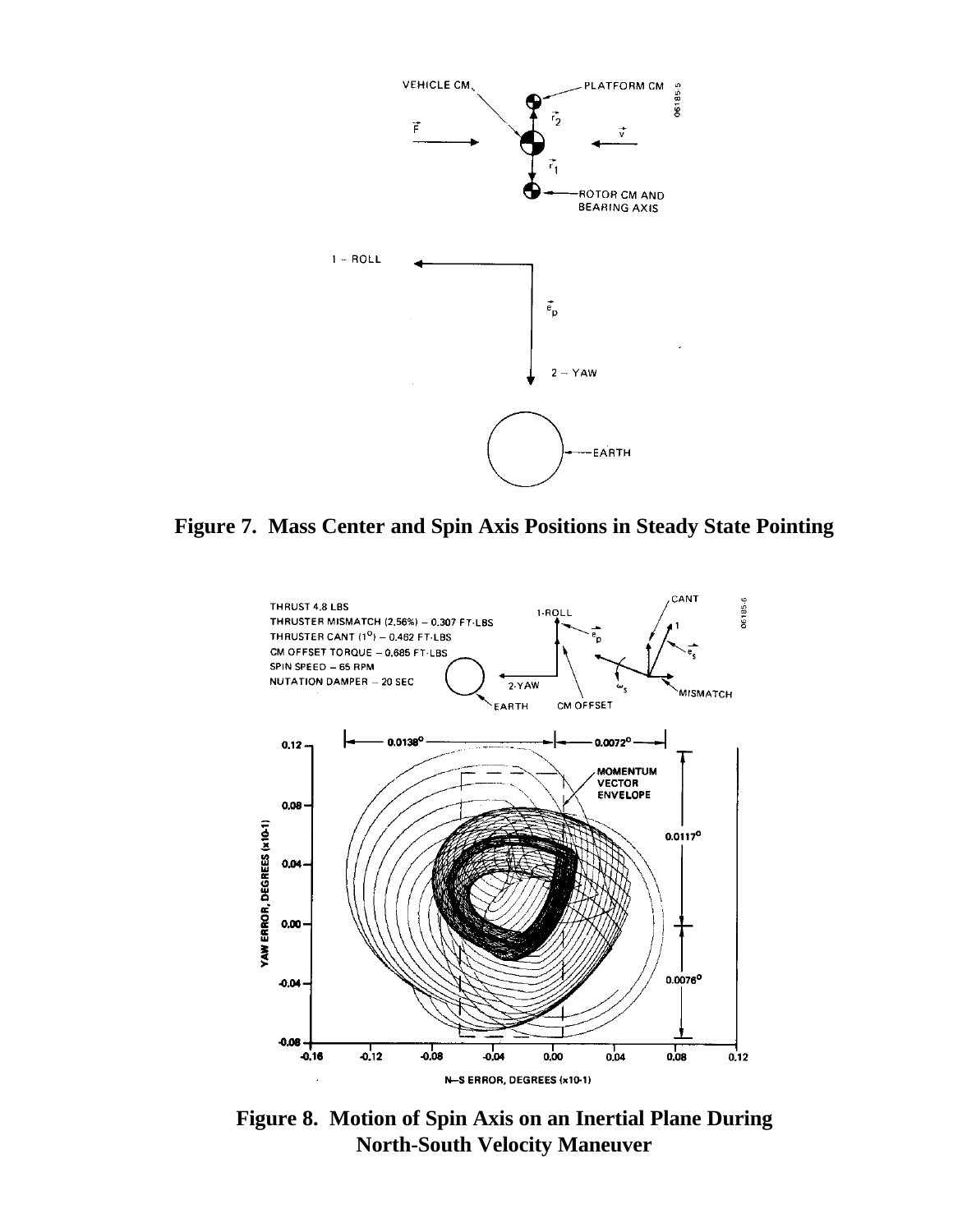

**Figure 9a. Vehicle Dynamics During North-South Velocity Maneuver**